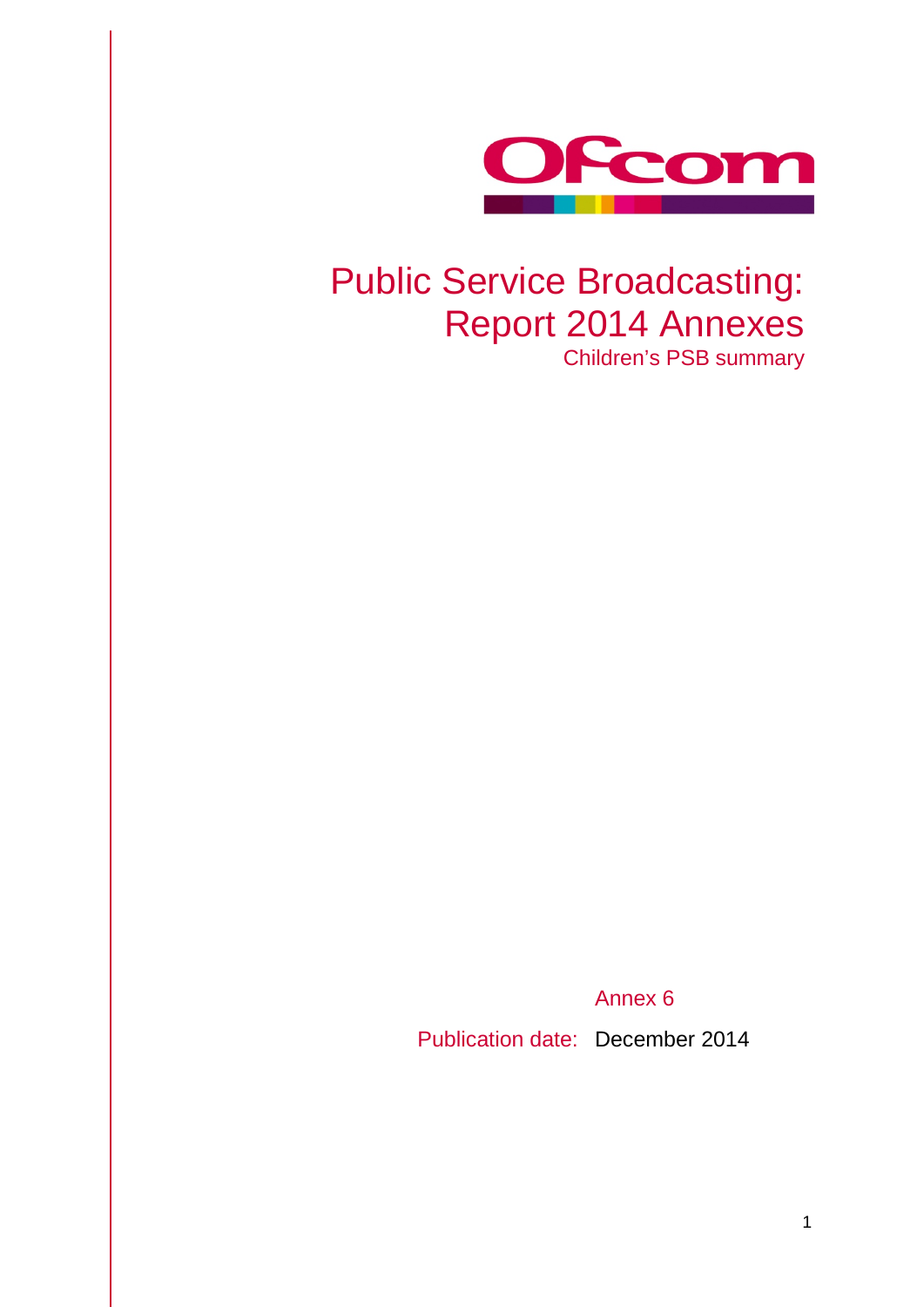## **Contents**

| Page |  |
|------|--|
|      |  |
| 4    |  |
| 5    |  |
| 6    |  |
| 6    |  |
| 10   |  |
|      |  |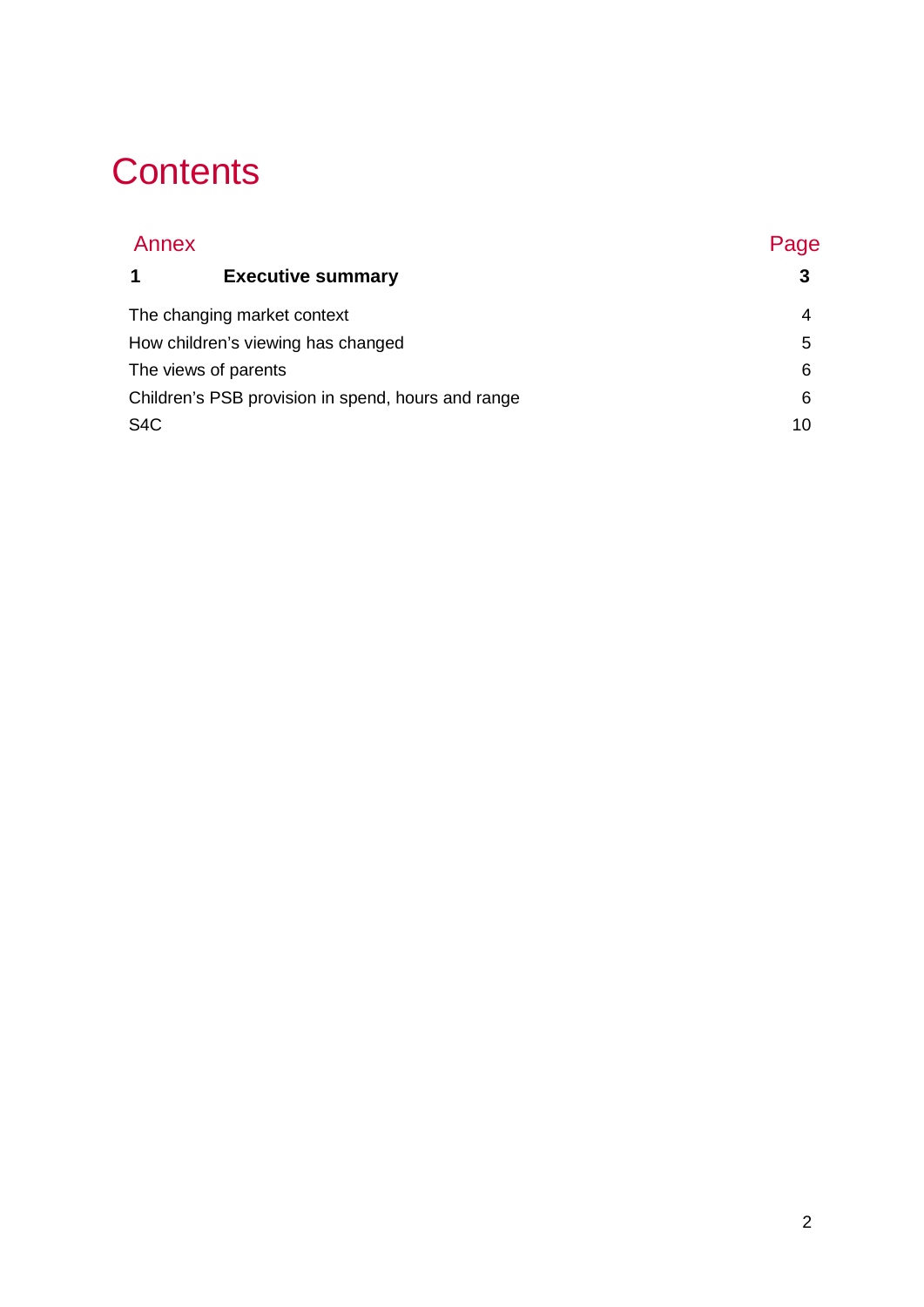# <span id="page-2-0"></span>1 Executive summary

This annex provides a more detailed look at children's programing featured in the main body of Ofcom's 2014 Public Service Broadcasting (PSB) Annual Report. While the main report provides data and analysis on public service broadcasting for children, this section will attempt to offer more insights by looking at:

- market developments across the children's broadcasting sector;
- the impact of an increasingly multi-media landscape on children's attitudes to and consumption of television content.
- where possible, taking account of analysis and historical data from 1998 to 2006 published in Ofcom's report *The Future of Children's Television Programming* (2007); and
- Parents' opinion of delivery;
- provision by the commercial children's channels;

For the purpose of this report, analysis of S4Cs children's programming has been presented seperately towards the end of the report.

For the purposes of this annex, channels that air children's programming have been defined as:

**PSB channels: BBC One, BBC Two, ITV/ITV Breakfast, Channel 4, Channel 5,** CBeebies and CBBC

**PSB portfolio channels: CBeebies and CBBC** 

**PSB main channels:** BBC One, BBC Two, ITV/ITV Breakfast, Channel 4 and Channel 5.

**Commercial PSB channels:** ITV/ITV Breakfast, Channel 4 and Channel 5

**Commercial children's channels**: Baby TV, Baby First TV, CITV, Nick Jr., Nick Jr. 2, Nickelodeon, Nicktoons TV, Disney Channel, Disney Cinemagic, Disney Junior, Disney XD, Boomerang, Cartoon Network UK and Cartoonito (includes  $+1s$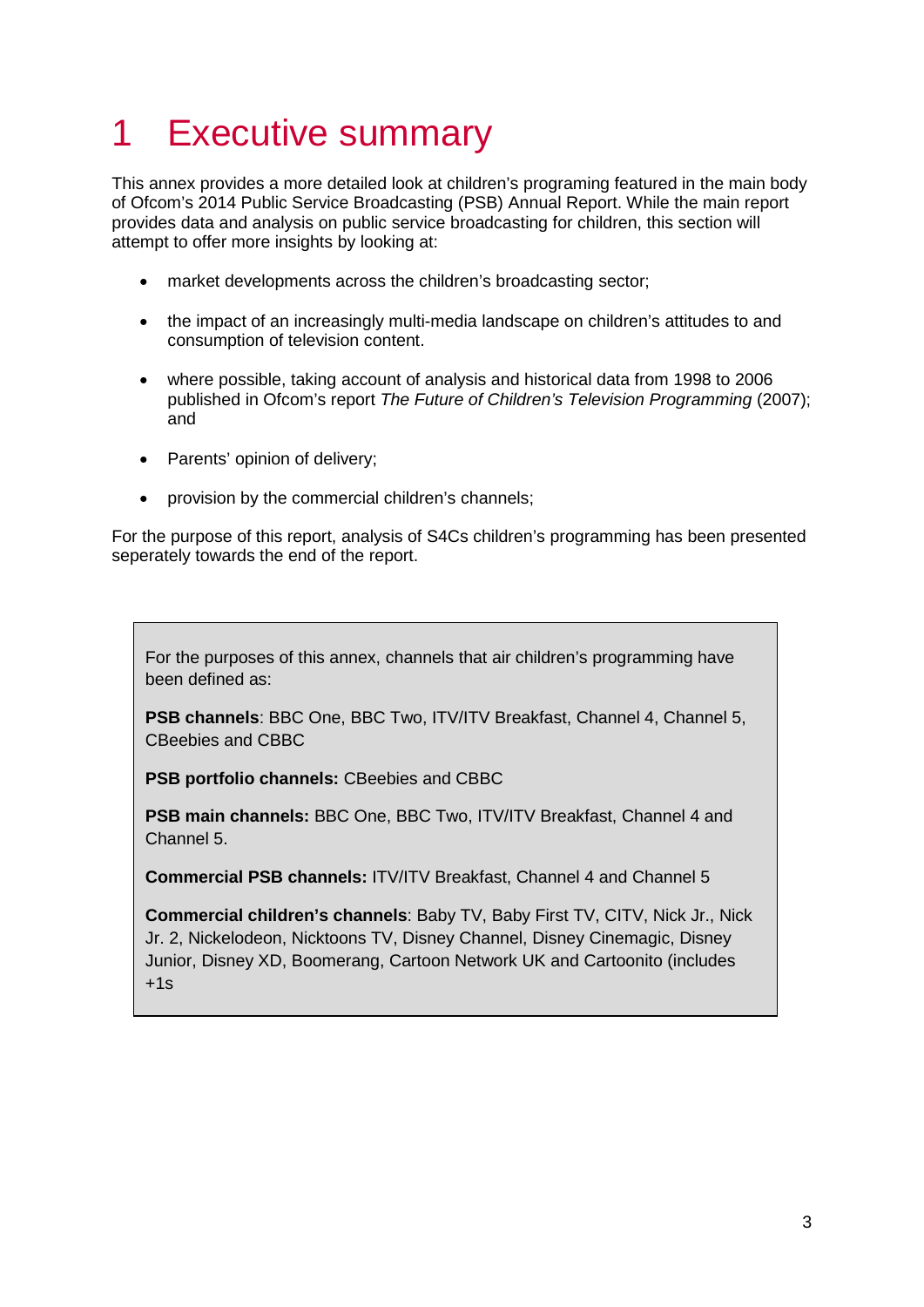## <span id="page-3-0"></span>**The changing market context**

There have been a number of changes in the children's broadcasting market during the period 2008-2013 that provide important context for our analysis.

### **Access to children's channels increases**

Following digital switchover (DSO) 98% of 5-15 year olds and 99% of 3-4 year olds had access to digital television in 20[1](#page-3-1)3.<sup>1</sup> Furthermore, the majority of households with children (69%) had access to pay TV. $^2$  $^2$  Thirty-one dedicated children's channels were available to view in 2013, 11 of which could be accessed without subscription.

## **Total hours on the main five PSB channels decline**

Until 2012, the number of hours of children's output across the main five PSBs had remained broadly stable. In 2013, however, there was a 17% year-on-year reduction. This is primarily due to the BBC's decision to no longer air children's content on BBC One and BBC Two after DSO completion, instead choosing to air all children's programmes on CBeebies and CBBC.

### **Hours of first-run originations for the PSBs fell by 28% between 2008 and 2013**

The majority of the PSB channels saw a reduction in first-run originations, bringing the combined total down by 28%; from 919 hours in 2008 to 666 hours in 2013. CBBC and CBeebies are the only PSB channels to have increased first-run originated hours over the period; with CBBC more than doubling the number of first-run hours, from 223 hours in 2008 to 470 hours in 2013.

Total hours on the commercial children's channels declined year on year as first-run originated hours more than doubled.

### **Increasing use of tablets to access content online**

There has been a significant increase in access to, ownership of and use of tablet computers by children of all ages. In 2014, 71% of children aged 5-15 had access to a tablet computer at home. They are now the second most likely device – after laptops/netbooks – to be 'mostly' used by 5-15s to go online.<sup>[3](#page-3-3)</sup>

Additional developments include:

- a) the requirement introduced by the Digital Economy Act 2010 for Channel 4 Corporation (C4C) to provide relevant media content that appeals to the tastes and interests of older children and young adults.<sup>[4](#page-3-4)</sup>
- b) In 2012 the Government introduced a tax break to encourage development for bigbudget UK-produced animations. CBeebies, Channel 5 and S4C have commissioned a number of animated children's programmes to take advantage of the tax break.

 $\overline{a}$ 

<span id="page-3-2"></span><span id="page-3-1"></span><sup>&</sup>lt;sup>1</sup> Source: *Children's and parents' media use and attitudes survey* (Ofcom, 2014).<br><sup>2</sup> Technology tracker (Ofcom, Q2, 2014), households with children under 18.<br><sup>3</sup> Source: *Children's and parents' media use and attitudes* <sup>4</sup> Draft guidance note for C4C statement of content policy

<span id="page-3-4"></span><span id="page-3-3"></span>

[<sup>\[</sup>http://stakeholders.ofcom.org.uk/binaries/consultations/807468/draft-guidance.pdf\]](http://stakeholders.ofcom.org.uk/binaries/consultations/807468/draft-guidance.pdf).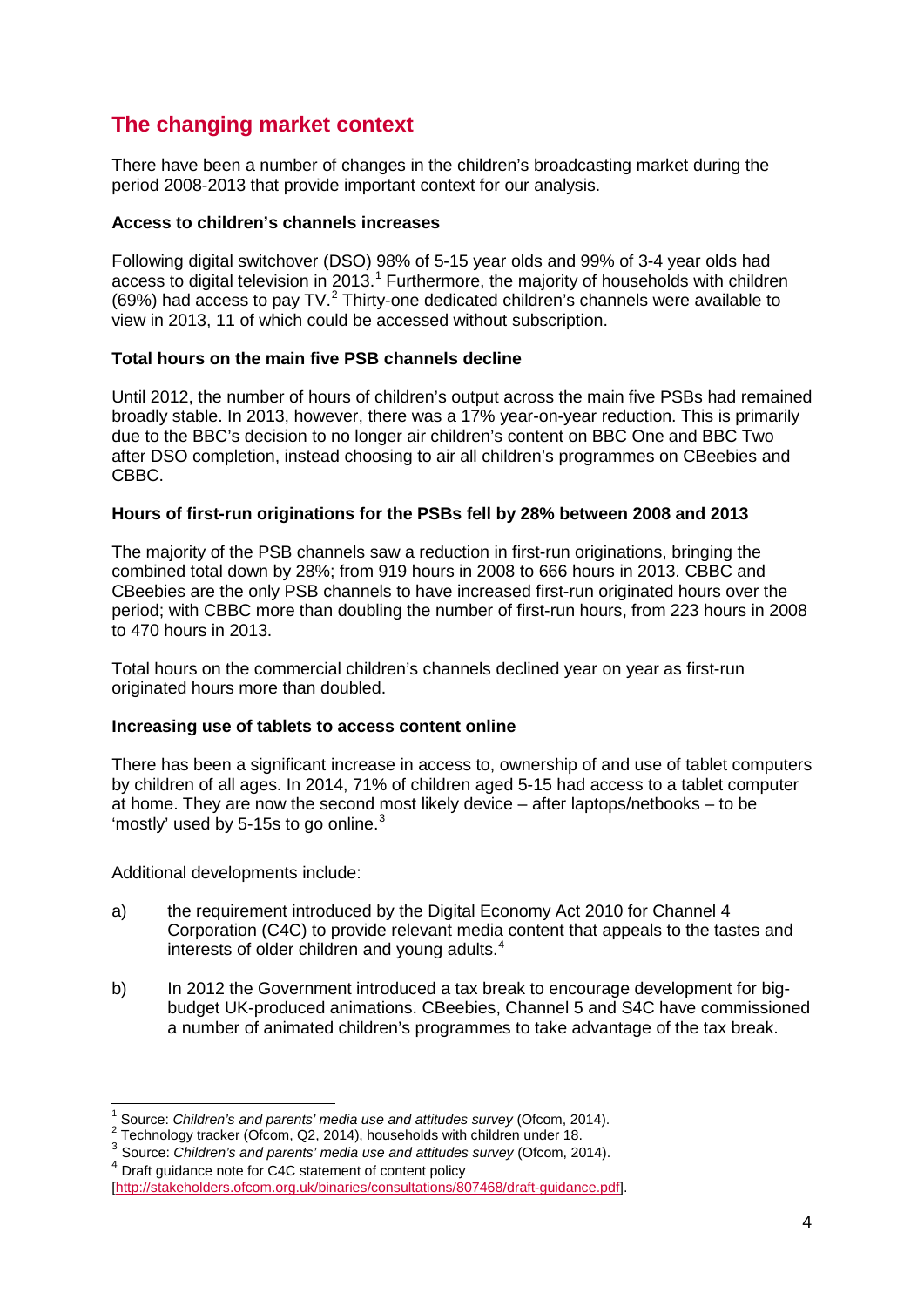## <span id="page-4-0"></span>**How children's viewing has changed**

It is not just the provision of children's TV that has changed; there have also been some notable shifts in children's viewing habits, particularly among older children.

The *Children and Parents: Media Use and Attitudes* research (Ofcom, October 2014) among 3-15s showed that:

- Television continues to play an important role in the lives of all children and is the most frequently-undertaken weekly media activity for all age groups, although this is more pronounced for younger children.
	- o Children aged 3-4 and 5-7 spend around double the number of hours a week watching TV than going on the internet, playing video games or listening to the radio.
	- o Children aged 8-11 still spend the most hours watching TV, but internet is becoming increasingly important.
	- o For older children(12-15 year olds), this trend is even more pronounced and they now spend slightly more time on the internet than watching TV.
- Over half of 5-7 year olds and over a third of 8-11s cite the TV as the device they would miss the most. For 12-15 year olds the TV comes second to the mobile phone, which almost two in five say they would miss more than any other device.
- YouTube is integral to many children's viewing. Among all those who watch TV, one in five 12-15s (19%) say they prefer to watch YouTube channels than watching TV, and a further third (33%) say they like them equally.

BARB viewing data for children aged 4-15 show that:

 $\overline{a}$ 

- Children spent on average 16 hours per week watching television in 2013.
- Just under two-thirds of children's TV viewing time in 2013 was spent watching content other than children's programming (referred to as 'adult programming' in this report). **[5](#page-4-1)** This proportion was higher for older children (81% for 10-15 year olds).
- Children's viewing of children's programming on the BBC portfolio channels has been gradually increasing since 2008.
- Viewing of children's content on the five main PSB channels fell by 71% since 2008; this figure was notably higher among older children (10-15 year olds), for whom viewing fell by 90%. This is driven by the BBC's decision to remove all children's programming from BBC One and BBC Two, as viewing to the BBC portfolio channels increased by 23% over the same period.
- In 2013 cartoons/animation was the most-watched type of children's programming, representing 32% of viewing to children's programming.**[6](#page-4-2)** It was followed by preschool (31%) and drama (13%). Factual represented just 4% of viewing to children's

<span id="page-4-1"></span><sup>&</sup>lt;sup>5</sup> Programmes aired during adult airtime is defined as all airtime excluding programming on dedicated children's channels and children's programming slots on the main five PSB channels.

<span id="page-4-2"></span> $\delta$  Across all children's channels and slots on the PSBs and commercial children's channels.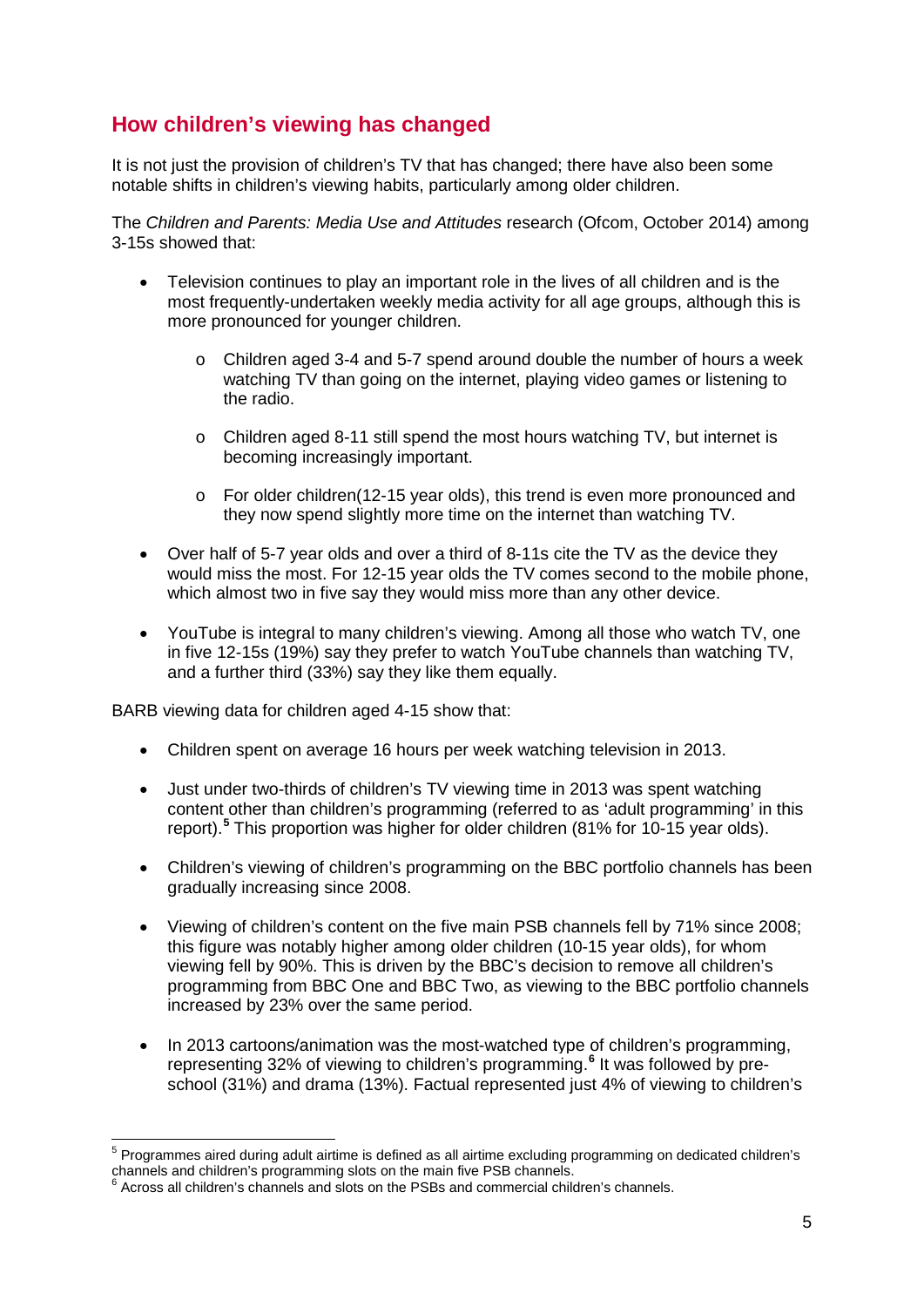programmes. This pattern varied by age; younger children tended to watch more preschool and older children more drama and sitcoms.





*Source: Attentional / BARB (Programmes with BARB code Children's, demographic Children 4-15)*

• According to analysis by Attentional research agency on behalf of Ofcom, children's viewing indicated a preference for UK-originated**[7](#page-5-2)** children's programming. While UKoriginated content represented 20% of total hours of children's programming on air in 2011, it made up almost half (45%) of the time children spent watching children's content.

## <span id="page-5-0"></span>**The views of parents**

Ofcom's research with parents shows that children's  $PSB<sup>8</sup>$  $PSB<sup>8</sup>$  $PSB<sup>8</sup>$  continues to be valued by the majority of parents. In 2013, 85% of parents/carers rated children's PSB as important.

In terms of delivery, 81% of parents agreed that CBBC, and 76% of parents agreed that CBeebies, provided a wide range of high-quality UK-made programmes for children.<sup>[9](#page-5-4)</sup> Scores for Channel 5 have been steadily increasing every year since 2010 and show a 22 percentage point increase: from 33% in 2010 to 55% in 2013.

## <span id="page-5-1"></span>**Children's PSB provision in spend, hours and range**

This part of the report considers PSB channel spend, broadcast hours, and range of children's programming. (Note: all spend figures are stated in 2013 prices).**[10](#page-5-5)** Using these

<span id="page-5-2"></span><sup>7</sup> UK programmes include both *new* and *repeated* UK programming, whereas analysis elsewhere in the report focuses on *new* UK programming only, described as first-run originated content. Also, Attentional data is sourced from BARB whereas Ofcom's internal analysis is based on broadcaster returns.  $\overline{a}$ 

<span id="page-5-3"></span><sup>8</sup> Parents' opinions on the importance of children's PSB 'it provides a wide range of high quality and UK-made programmes for children'. All whose children regularly watch any of the featured channels: BBC One, Channel 5, CBeebies, CBBC and S4C.

<span id="page-5-4"></span>Parents' opinions on the delivery of children's PSB "it provides a wide range of high quality and UK-made programmes for children". Those whose children are regular viewers of each channel featured; CBBC, CBeebies<br>and Channel 5.

<span id="page-5-5"></span>The data and information expressed in this report have been adjusted for inflation. It is important to adjust for inflation when comparing nominal data at different points in time because with inflation, increases in nominal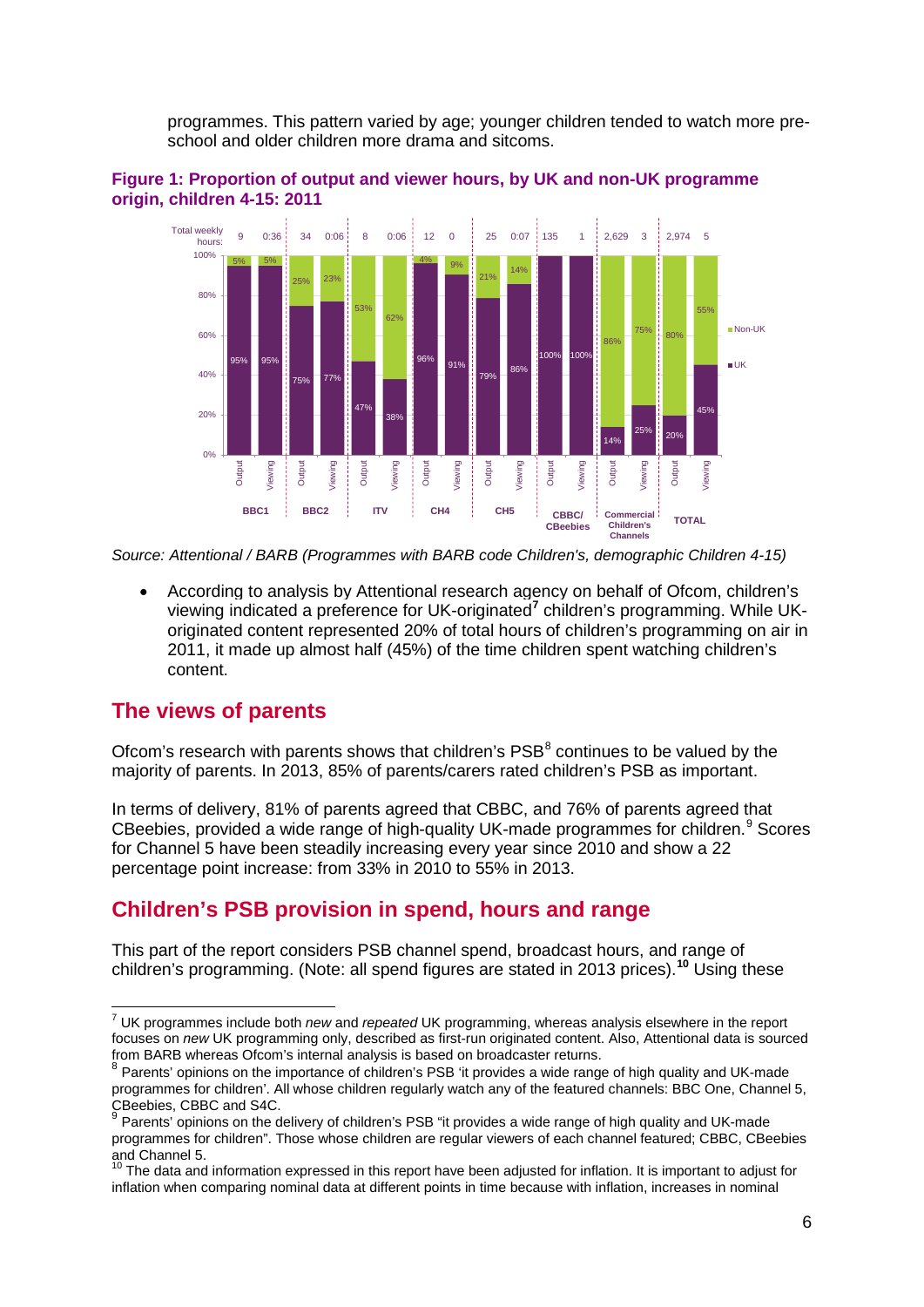measures, this report has identified the following changes in children's PSB provision between 2008 and 2013:





*Source: Ofcom/broadcasters. Note: figures are expressed in 2013 prices. ITV includes ITV Breakfast.*

## **Reduced spend**

-

Total spend by the PSBs decreased in real terms from £131m in 2008 to £98m in 2013. The decrease was mainly due to a reduction by ITV/ITV Breakfast which scaled back production of original children's programming and focused predominantly on repeats for CiTV, its dedicated children's channel. Spend by the BBC has also decreased since 2008, but comparatively less than the commercial PSBs; BBC spend decreased by 8% compared to a combined 77% reduction from ITV/ITV Breakfast, Channel 4 and Channel 5.

Total spend on children's programming has remained relatively stable year on year. In 2013 both the BBC and the commercial PSBs saw an increase in spend of 3% and 6% respectively.

In 2013, of all PSB spend on first-run originated content, the BBC contributed 97%, making it overwhelmingly the main investor in new children's content across the PSBs.

### **The majority of PSB children's content is repeats**

In 2013, 90% of children's content on the PSBs was repeats; this has remained broadly similar since 2007. In 2002 the proportion of first-run and repeated content was relatively even, but has since skewed towards repeats.

First-run originated hours on the PSB channels decreased by 28%; from 919 hours in 2008 to 666 hours in 2011. Apart from the BBC children's channels, which collectively saw an increase of 79% over this period, all the other channels saw decreases ranging from 59% to 100%.

figures may simply reflect higher prices rather than increased production or purchasing power. We have used the 2013 Consumer Price Index (CPI) to maintain consistency with the figures published in the main 2014 PSB Review.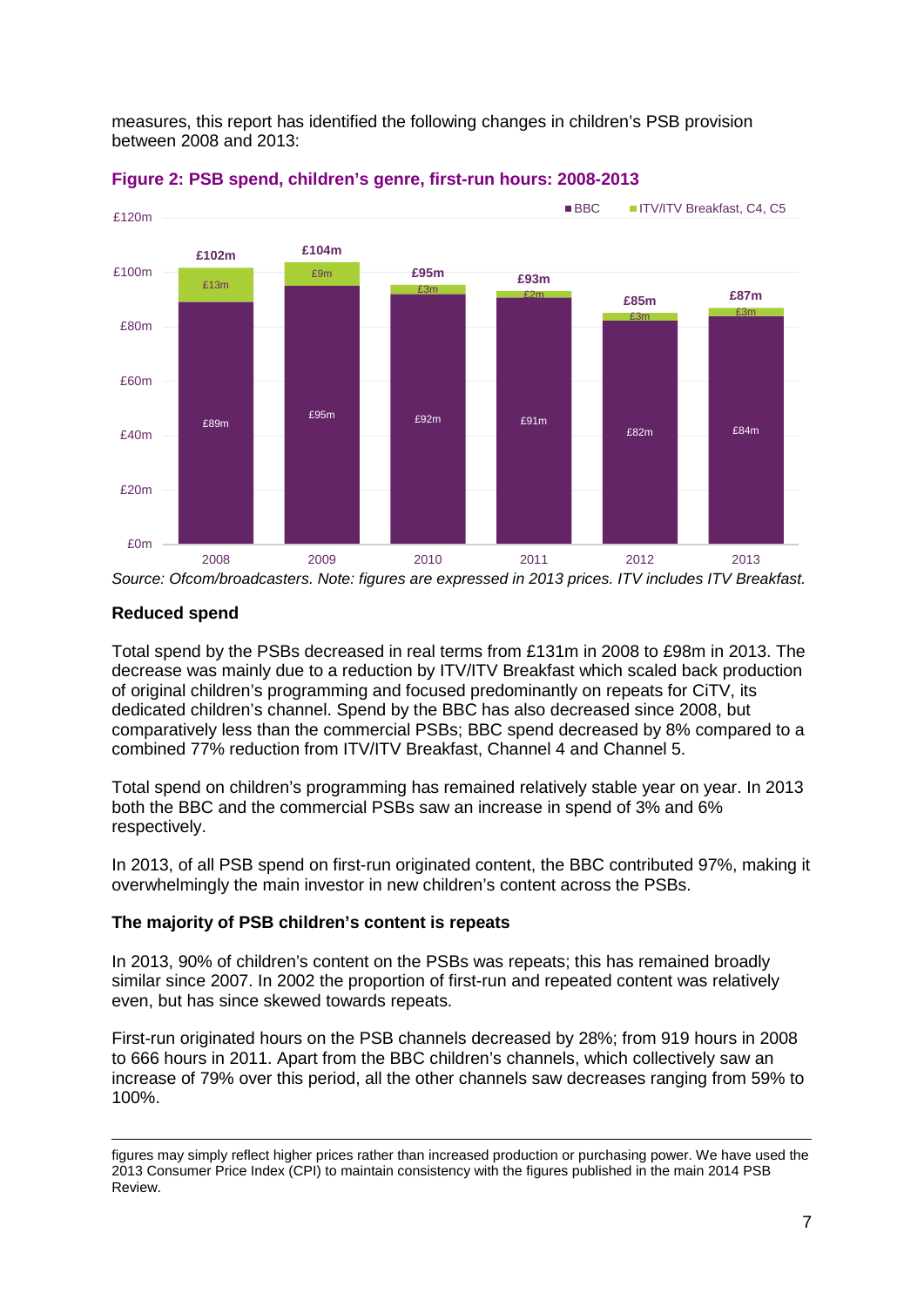In 2013 only two of the five main PSB channels are now showing any first-run originated children's content: ITV/ITV Breakfast and Channel 5. Proportionally, these two channels collectively contribute 12% of all first-run PSB children's programmes; the BBC's dedicated children's channels make up the remaining 88%.

## **Slight increase in first-run UK children's drama**

Taking the PSBs as a whole, each genre, with the exception of drama, saw a decline in firstrun originated hours between 2008 and 2013. UK children's drama content saw a slight increase of 3%, from 59 hours to 61 hours over this period, broadcast entirely by the BBC.



**Figure 3: PSB output, children's genre, first-run hours by sub-genre: 1998-2013**

*Source: Ofcom/broadcasters. Note: ITV includes ITV Breakfast.*

Since 2006, first-run animated content has declined by 80%; this is the biggest proportional decrease across the children's genres over this period, followed by pre-school, which fell by 31%.

Across the PSBs, in 2013 the BBC was the only producer of first-run originated UK children's drama, news and factual programming.

There has been a migration by the BBC to showing new programming on CBeebies and CBBC – these are the only dedicated children's channels that are PSB channels.

### **A potential shift towards fewer first-run originations, at a higher cost**

Between 2008 and 2013, the cost per hour on first-run originations increased across the PSBs, from £111k to £130k. While the majority of the investment comes from the BBC, ITV/ITV Breakfast, Channel 4 and Channel 5 cost per hour showed a 21% year-on-year increase.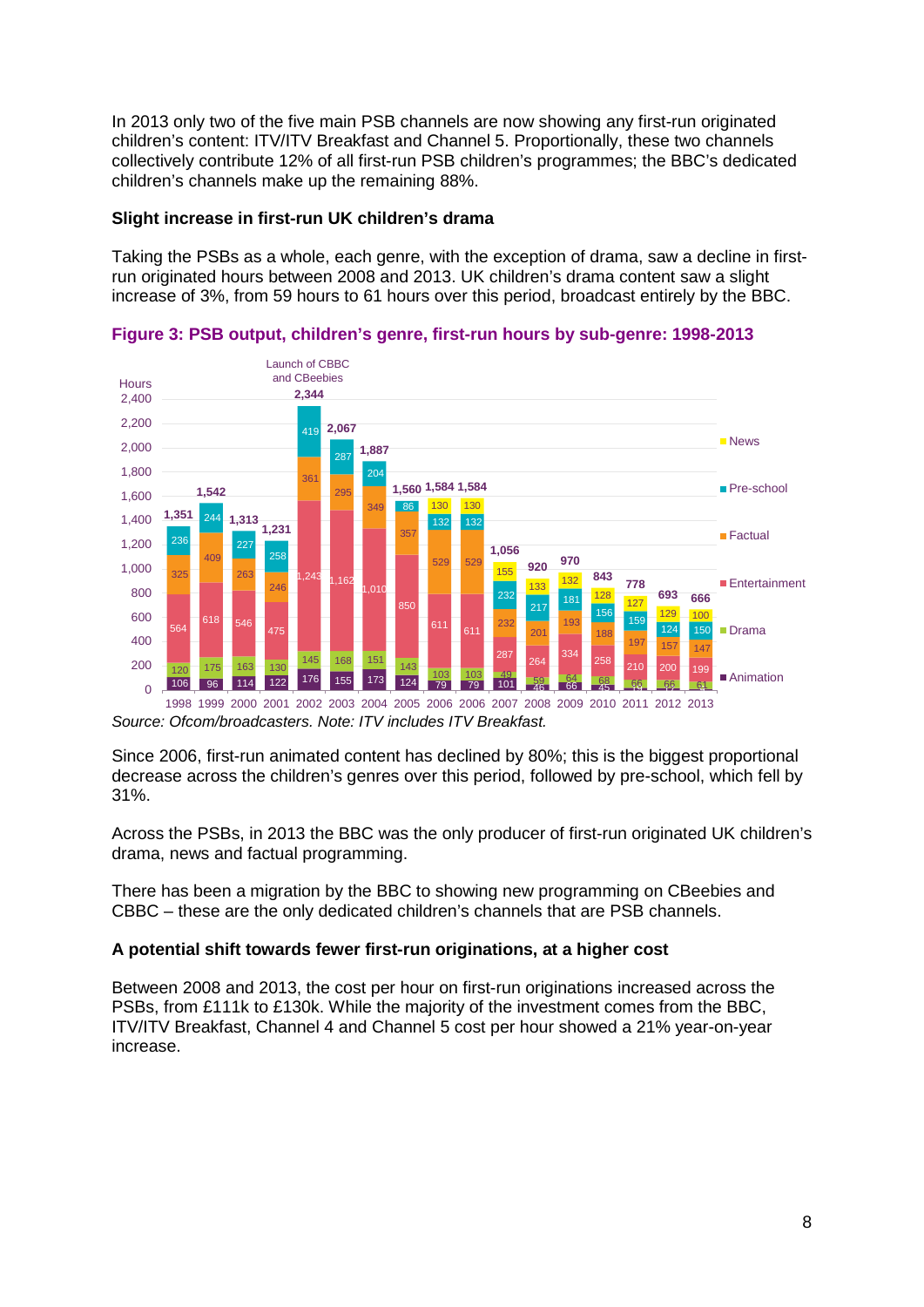#### **First-run UK originated hours among the commercial mutichannels down over the last five years.**

From 2008 to 2013, total hours on the commercial children's channels increased by 40% to 136,311 hours, as *total* first-run originations (including both UK made and overseas originations) decreased by 20% to 2,874 hours.[11](#page-8-0) Year on year, however, the number of *total*  first-run originations by the children's commercial broadcasters has almost doubled (81% increase) while total hours have declined by 7%.

Figure 5 looks specifically at first-run *UK originated* hours among the commercial mutlichannels. The number of hours of first-run UK-originated children's content from the commerical children's channels is the lowest it has been during this period of analysis. In 2010 and 2011, output increased to around 280 hours, but in 2013 this dropped to just 111 hours.

The number of first-run UK-originated hours broadcast by the commercial children's channels in 2013 was approximately 4% of the 2,874 total first-run hours broadcast (including acquired content).

In 2013, 98% of content on the children's multichannels was repeats, compared to 94% of repeated children's programmes shown on the PSB channels.



#### **Figure 4: Commercial children's channels' first-run UK-originated hours: 2008-2013**

*Source: Ofcom. Note: broadcasters include; ITV, Viacom, Turner, Disney, CSC and Baby TV. Output hours are based on running time.*

 $\overline{1}$ 

<span id="page-8-0"></span><sup>&</sup>lt;sup>11</sup> These figures are based on slot time hours of first-run in-house and commissioned productions. It excludes coproductions or repeats of UK programmes shown first by other broadcasters (i.e. secondary rights content). Includes channels by Baby Network Ltd, ITV plc, Nickelodeon UK Limited, The Walt Disney Company, Turner Broadcasting and BFTV Limited. Excludes BBC portfolio channels and CSC Media Group Limited.